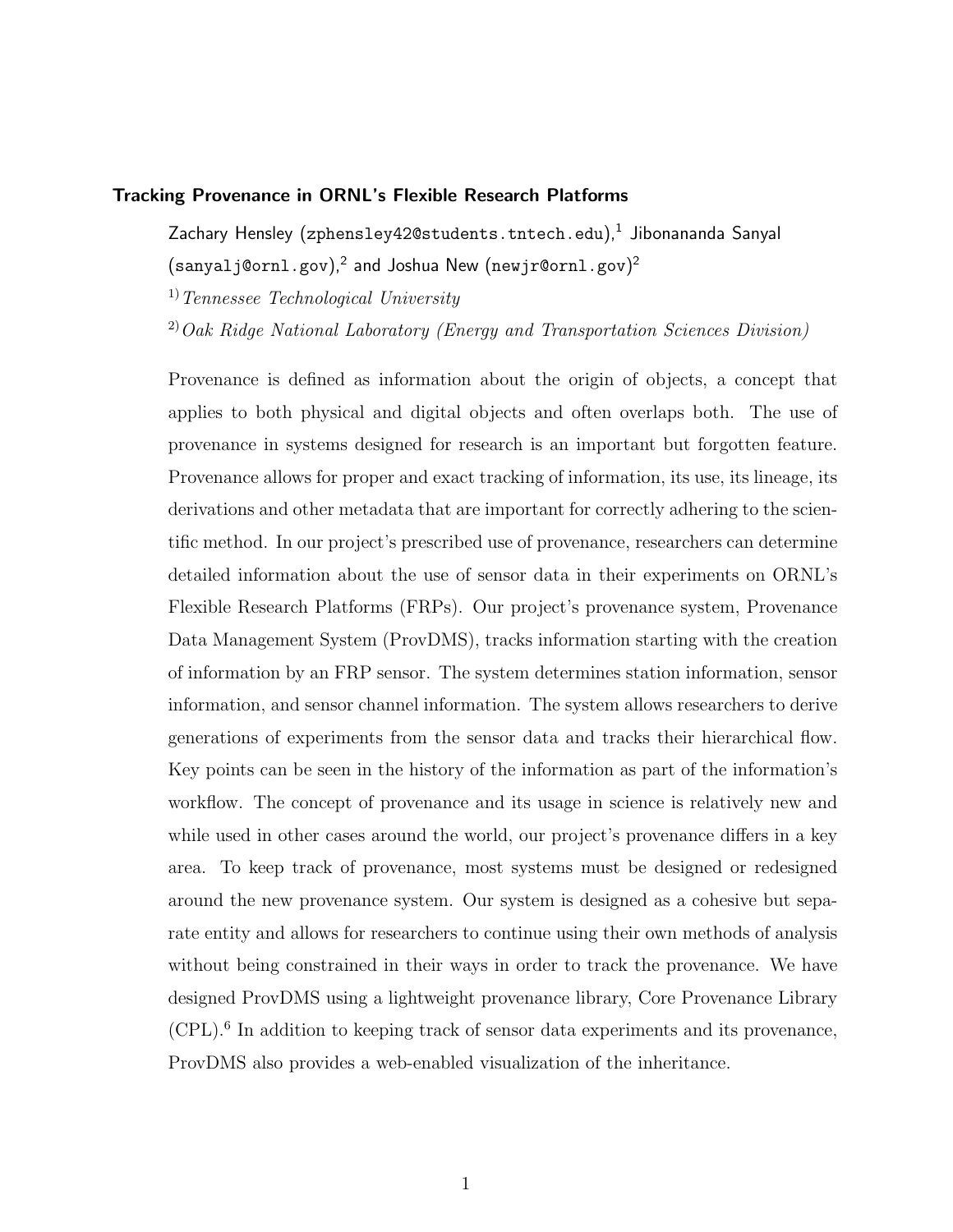## I. INTRODUCTION

Provenance, defined as the origin of objects, is important in tracking data used in research. Provenance systems involve a level of overhead in that they must store extra metainformation in addition to the original data. Though this can be an issue, the most important aspect when designing a provenance system is how to effectively track the usage of the data. Our system, ProvDMS, handles this difficulty without impeding the workflows of our users — maintaining independence via a non-restrictive environment. This approach allows us to demonstrate the effectiveness of our system for use with the Flexible Research Platforms (FRPs).

Our system uses a combination of PHP and JavaScript to retrieve information from an LNDB server (LoggerNet Database).<sup>3</sup> The information from the FRPs is automatically logged to the LNDB server in a structured format. POST data can be modified to allow any specification of stored information to be used with our provenance system; however, the current setup is defined to specifically use MySQL. More information regarding the structure of our system is located in Section 4 - Design.

# II. STRUCTURE AND PURPOSE

Provenance systems allow for users to track the use of specific information. The use of these systems are often very specific to the needs of the users and the structure of the data. The initial challenges in designing our system was the layout and structure of the data to be tracked and which information needed to be accessible for the users.

## A. Flexible Research Platforms (FRPs)

The data our system is designed for comes from platforms known as FRPs. These platforms are a result of the Maximum Building Energy Efficiency Research Laboratory (MAXLAB) project and are heavily instrumented with hundreds of channels of data at 30 second resolution.<sup>1</sup> With current data acquisition system hardware, we can support up to a total number of physical sensor channels of 2028 (676 in 1-story, 1352 in 2 story). These sensor channels are capable of logging information at many resolutions and give a good picture of the buildings' long term energy usage.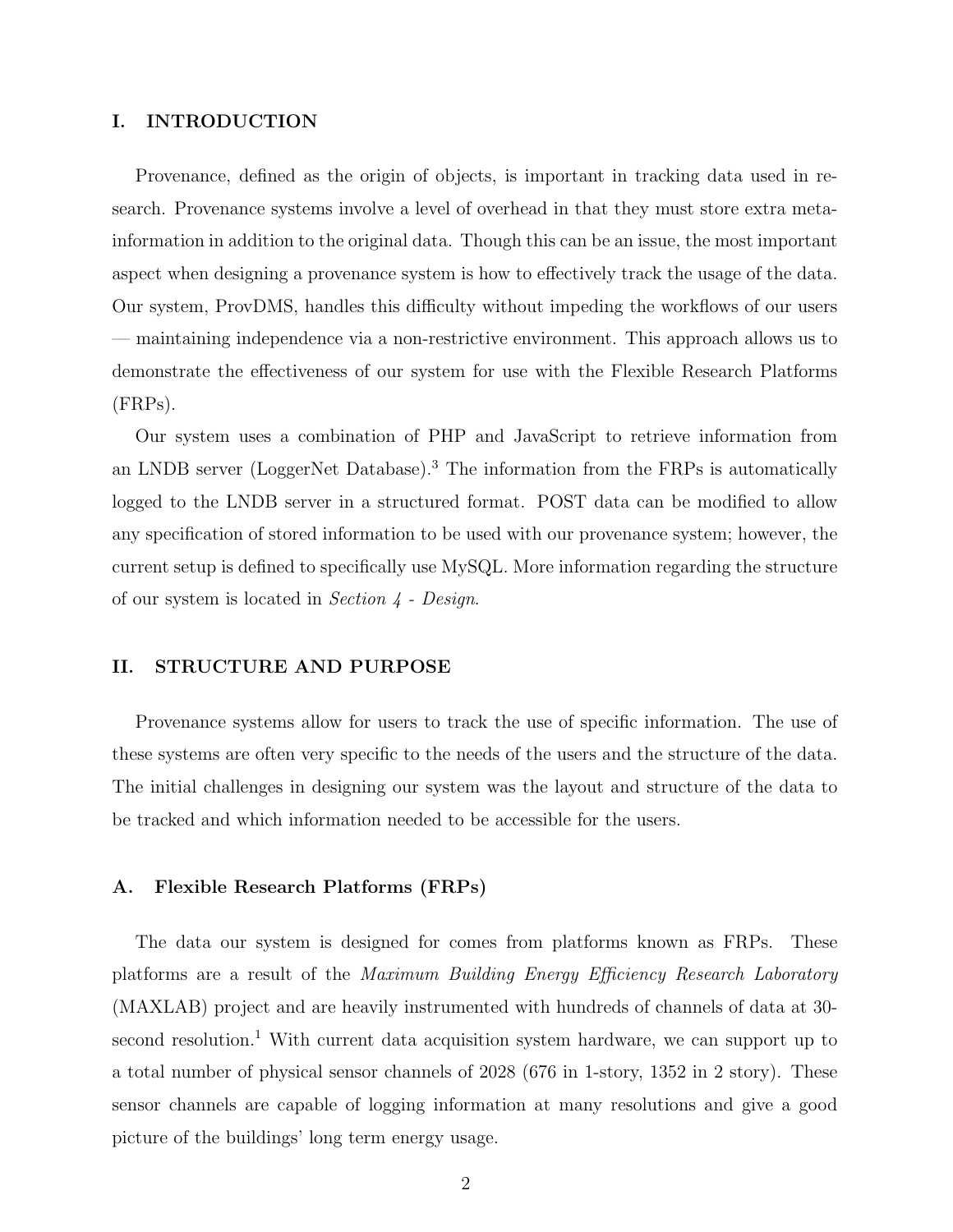One of the issues with using information from the FRPs in experiments involves the process of deriving new information from logged information. Once an experiment completes its life-cycle, it is likely that the information originally from the FRPs has been modified numerous times. It is also very likely that the information has been updated during the experiment, with newer information from the FRPs being used for the experiment. These issues highlight the purpose of the provenance system.

## III. RESTRICTIONS

#### A. Nature of provenance systems

Many current provenance systems focus on specific restrictions for the users in order to provide proper and accurate provenance. Adriane Chapman et al<sup>4</sup> spoke of a list desiderata ("desired things") for future provenance systems to maintain. Their list mentions many aspects we focused on, including provenance granularity, user interactions, and source item identity. Our system focuses on maintaining independence from user interaction. In many systems (like Chapman's MiMI and others<sup>4</sup>) it is difficult to track information without maintaining complete control over how users interact with the information. To solve this issue, most systems take complete control of provenance objects and the data they associate with by not allowing users to interact with the data outside of the system's workflow. We sidestepped this issue by implementing a provenance library that is independent of the users' workflows. Though their list is desirable for most provenance systems, our project highlights an important feature of systems that make such restrictive provenance systems infeasible: independence.

#### B. CPL (Core Provenance Library)

CPL is a C-based library created by Peter Macko and Margo Seltzer of Harvard University. It currently supports bindings for perl, python and java with additional bindings for extra  $C_{++}$  features.<sup>6</sup> We chose to use CPL for our project as it allows ProvDMS to act independently of user workflows, unlike those of integrated provenance systems. By using CPL, we could define a system built on the trust of our researchers, allowing greater flexibility in the use of the data. CPL handles the logging aspects of provenance, automatically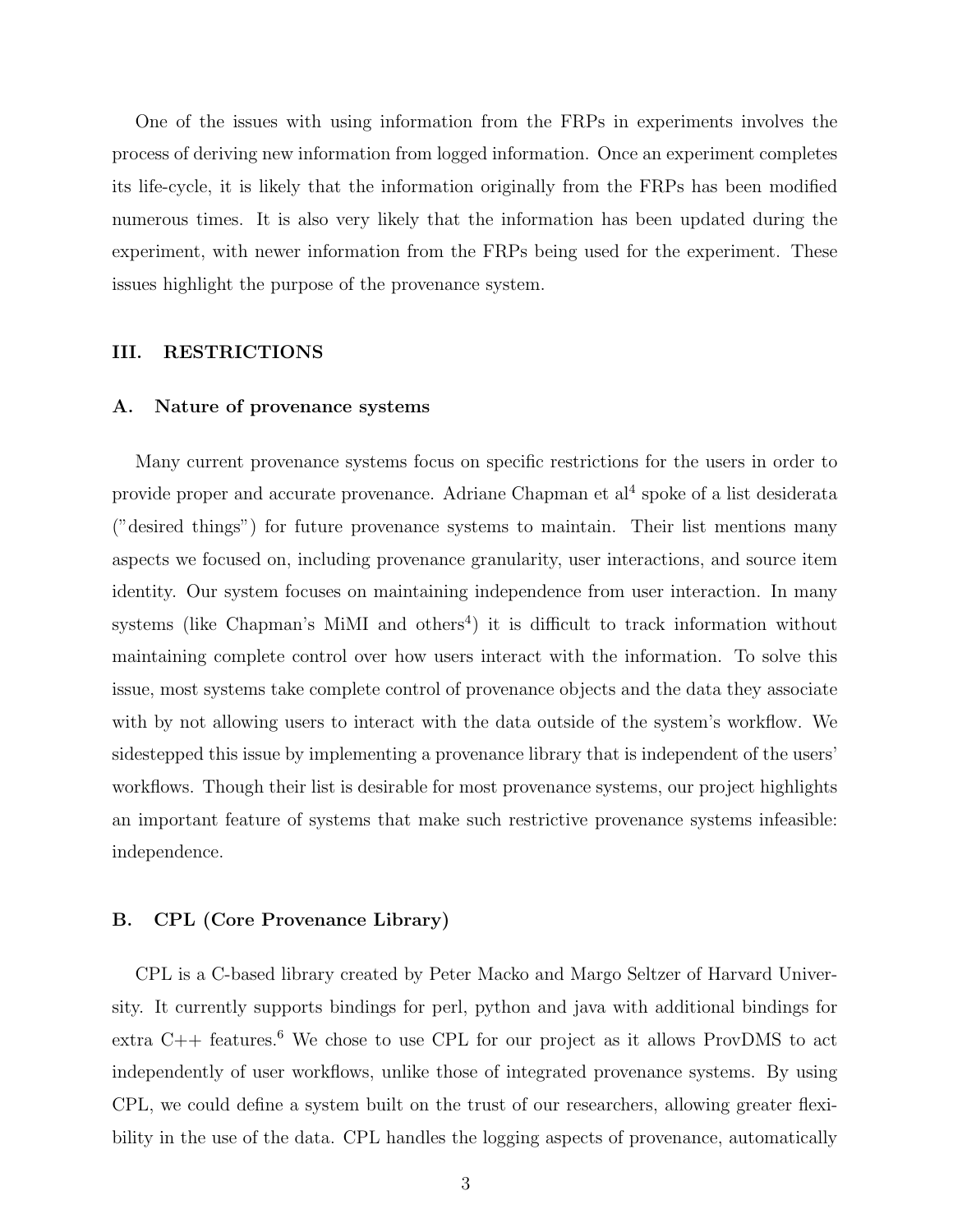keeping information about the objects we design in addition to the systems that own them and temporal information.

An important aspect of provenance is an efficient querying of information stored by provenance systems. CPL logs information via database (MySQL in ProvDMS's case). This allows our project to use a declarative approach for storing and retrieving information about our provenance objects.

#### IV. DESIGN

ProvDMS's design is both an object-oriented and a layered approach to interacting with the provenance library. We took these precautions to effectively separate the different aspects of our system so as to increase extensibility for later development. Figure 1 shows how these systems interact with each other. The raw data from our source (the FRPs) is held separate from the system, but it is logged to a database that we use as our initial back-end. This database is managed via LNDB (LoggerNet Database).<sup>3</sup>

## A. System design

ProvDMS interacts with the data via a set of queries to LNDB. The information is directly utilized in the User Interface layer. Each action is used for tracking provenance. As the system needs to be non-restrictive, the users are not required to perform any special actions to allow for provenance. Instead, the system is built to detect actions and pass them to the compatibility layer (the wrappers).

Once in the compatibility layer, data transformations are involved to convert the user action into an appropriate call to the provenance back-end. The server handles all of the provenance requests asynchronously, allowing the client end to be lightweight in its processing. The project's requirements led us to design the system using PHP as the powerhouse behind transforming and transferring data between the provenance back-end and the user front-end. Javascript handles all of the information on the front-end and uses multiple libraries to provide a smooth and extensible system. The primary libraries used include: jQuery<sup>5</sup>, W2UI<sup>7</sup>, and Data Driven Documents (D3.js).<sup>2</sup>

The interface is designed using the class JavaScript Module Pattern, allowing for enhanced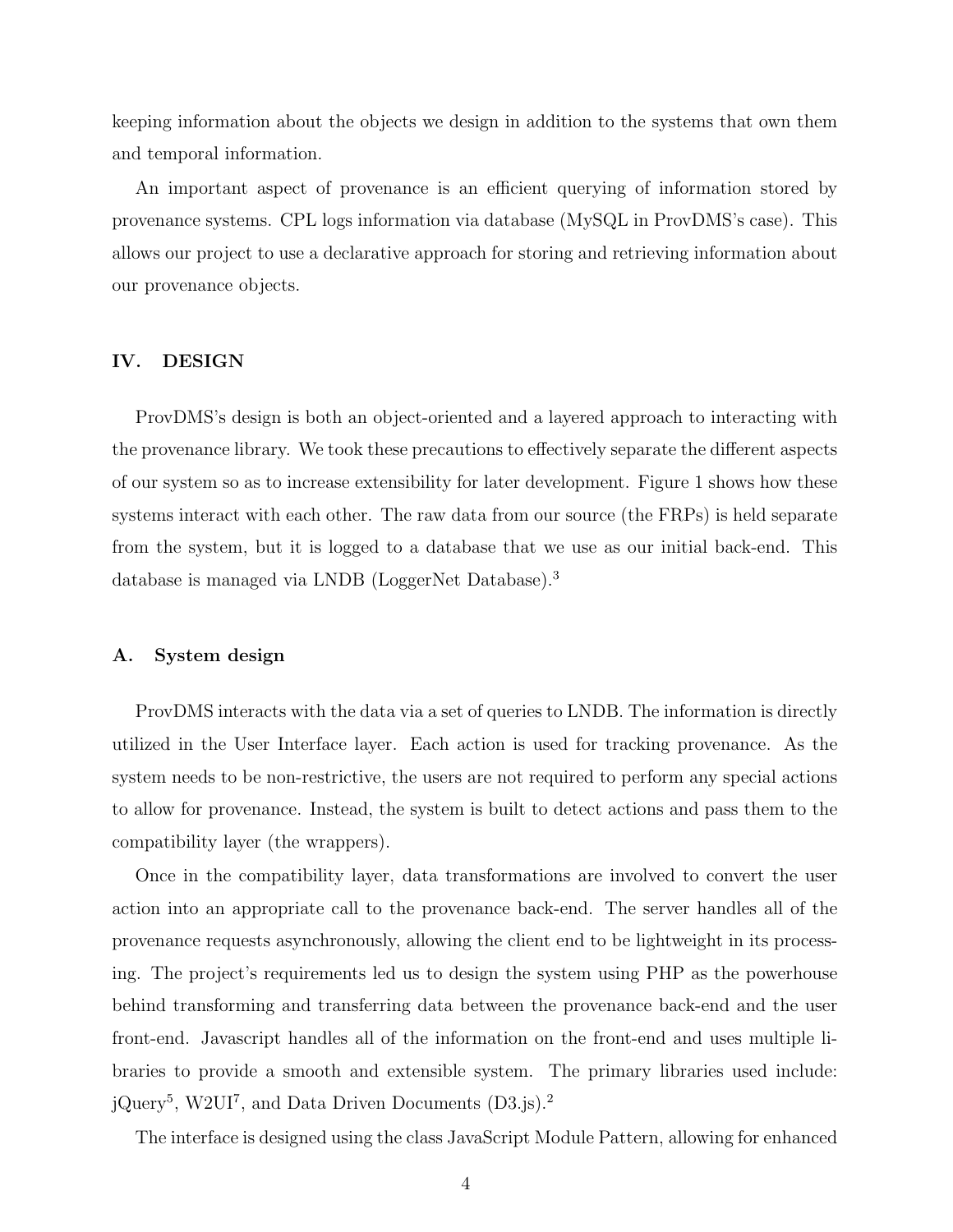

FIG. 1. Layer and compatibility design of ProvDMS. The system is designed to interact with a database back-end separate from the provenance back-end. Two layers of compatibility are built to interact with the provenance objects (PHP  $/$  C++ wrappers). The system also includes a visualization module built to interact with the compatibility layers.

extensibility. Each feature is designed independently of the others, but the modules are also designed to use a form of polymorphism, allowing for each module to be interchanged without fault. The C++ wrapper adds an extra object-oriented layer to the provenance API, giving a more defined and extensible layer for developers to use that is more understandable.

#### B. Provenance design

To keep the system independent from user workflows, we do not restrict information to any particular format. The provenance design for our system reflects the independent nature of ProvDMS in a few key ways:

1. Objects related to provenance are tracked from creation by both the data back-end and user front-end.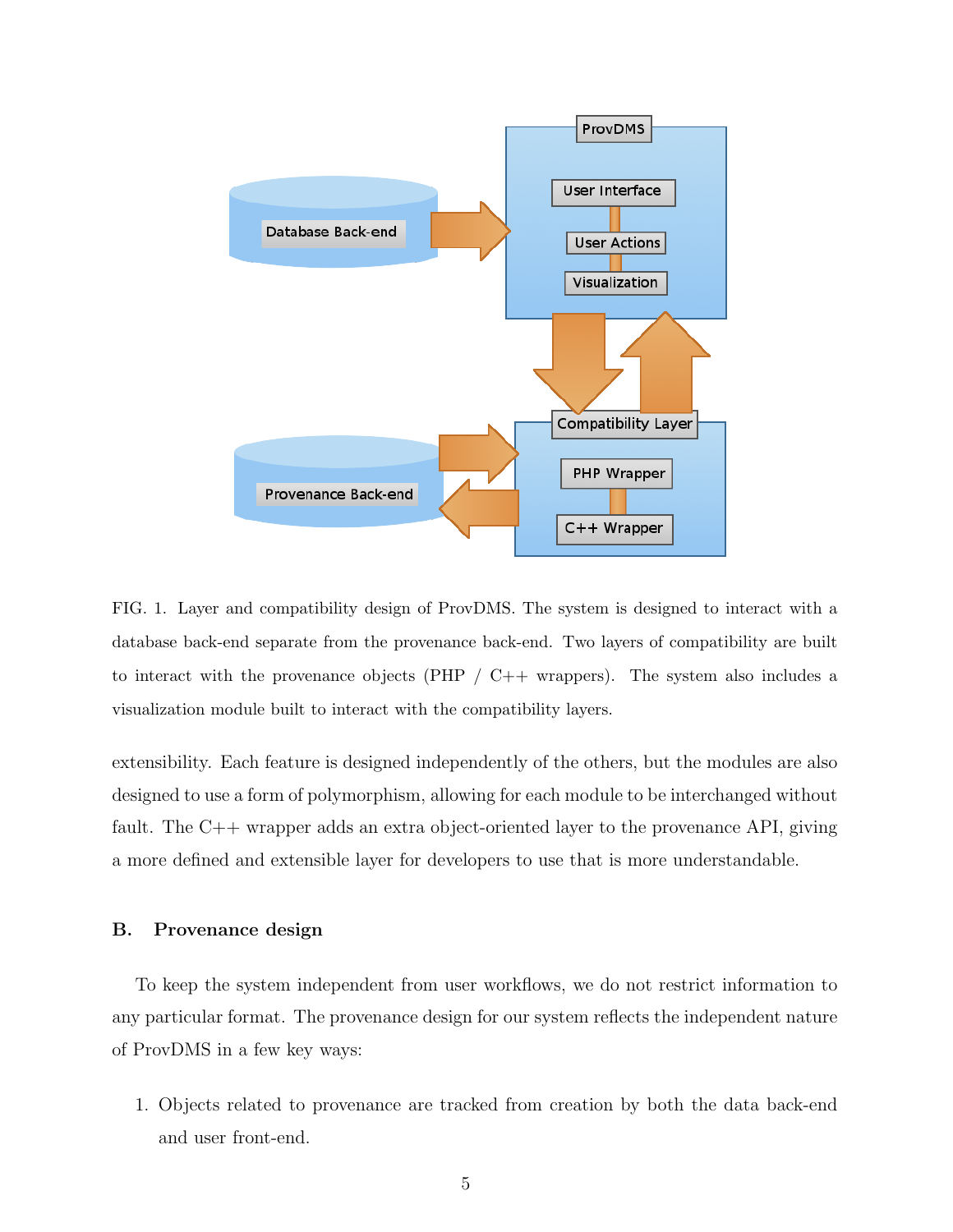- 2. Modifications or translations to data are user-dependent. The system trusts the users to log information appropriately.
- 3. Provenance object derivation is handled entirely by the CPL back-end, with an emphasis on cycle avoidance and data flows.

The provenance object design follows a format that allows for both large and small granularity. A general sense of coarse granularity is maintained by the objects themselves while more specific information can be viewed via object properties (allowing for fine granularity in addition). These object properties give finer detail to provenance objects without being separate objects themselves. Figure 2 shows the design more in-depth for the FRP use case. When changing the system for other sources of data, this object inheritance hierarchy would change, but the same guidelines should be followed.



FIG. 2. Our system's provenance object design for the FRPs includes a parent Experiment object. This Experiment object can link to one or more Station objects via data flow. Each Station can have one or more Data Loggers associated with it and similarly each logger can have one or more "Channels" (sensors). In addition to the sensors, loggers also keep information about which CSV file was created as a result of the experiment definition.

An important aspect of our system is a low amount of overhead. Many provenance systems have difficulty limiting the amount of provenance information to store. MiMI<sup>4</sup>, the provenance system discussed earlier, stored 270MB of data, but the provenance outstripped the data at 6GB before compression. The design of our objects and the session information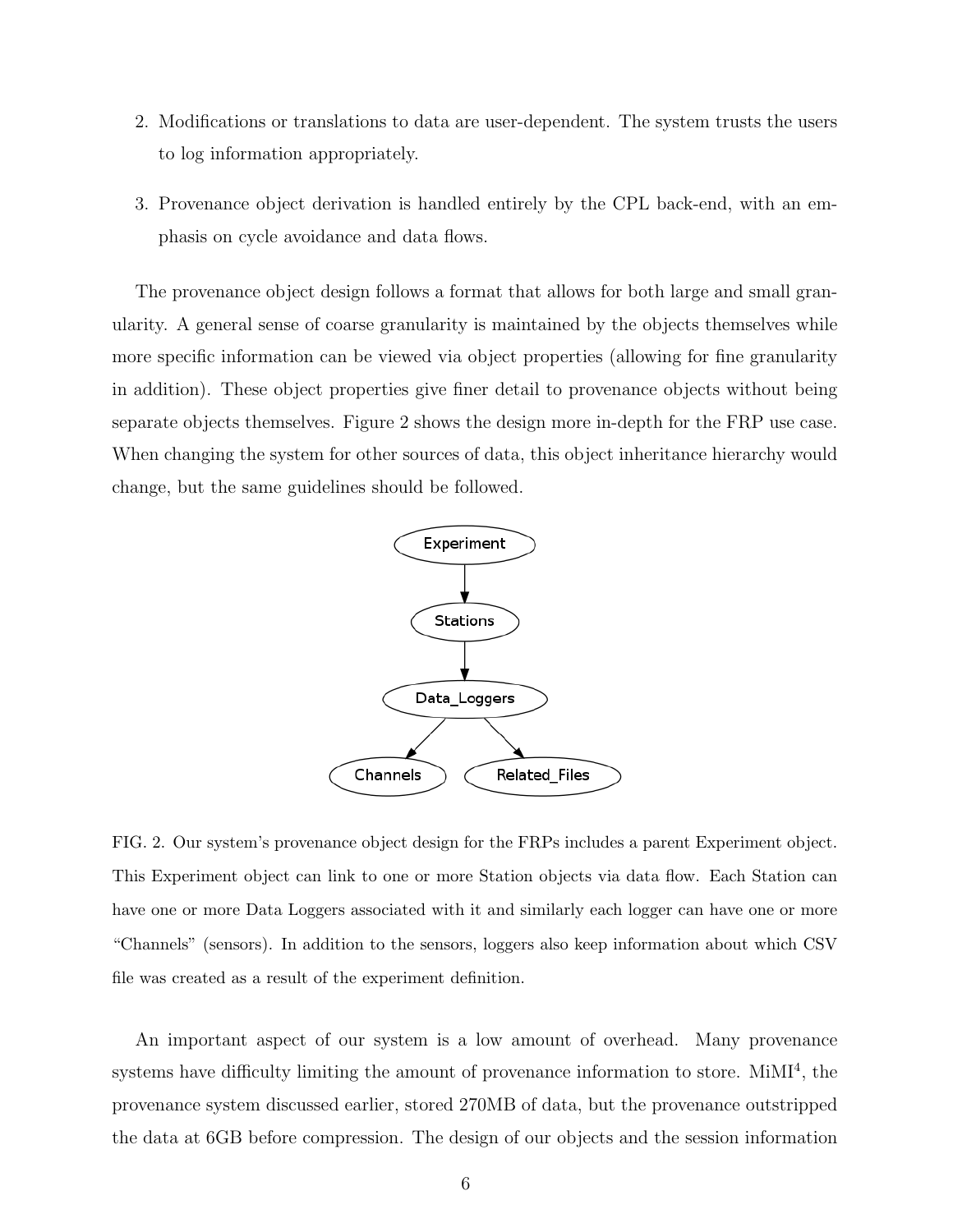stored by CPL certainly takes space, but the overhead is less than traditional provenance systems. An in-depth analysis of this is needed.

## V. FEATURES

ProvDMS includes a number of features to aid users in retrieving their information in a provenance-friendly environment. All aspects of the available user actions are unobtrusive and seamlessly integrated with the provenance back-end. We believe it is important to make the provenance process as user-friendly as possible without sacrificing any features of a provenance system.

## A. Real-time retrieval

The ProvDMS system relies on a set of actions that asynchronously work on real-time data to build both provenance information and usable data.

## 1. Experiment creation

The first interaction involved with the data is between LNDB and the ProvDMS interface. As all requests are asynchronous, none of the data is directly accessed until a user decides they want to begin a user action. For interacting with the original data, this involves the definition / creation of an experiment via the user interface. The ProvDMS experiment creation module allows users to select particular stations, data loggers and sensors from the data source (queried from LNDB). Each sensor brings a host of metadata available to the user as well. This metadata is logged and used to specify the granularity of the provenance via properties during visualization.

Users are given the option to define particular time-ranges for their data upon creation. This information is saved as provenance properties and can be used by the back-end to index provenance information by experiment time-range. The declarative nature of the database allows this feature to be quite efficient.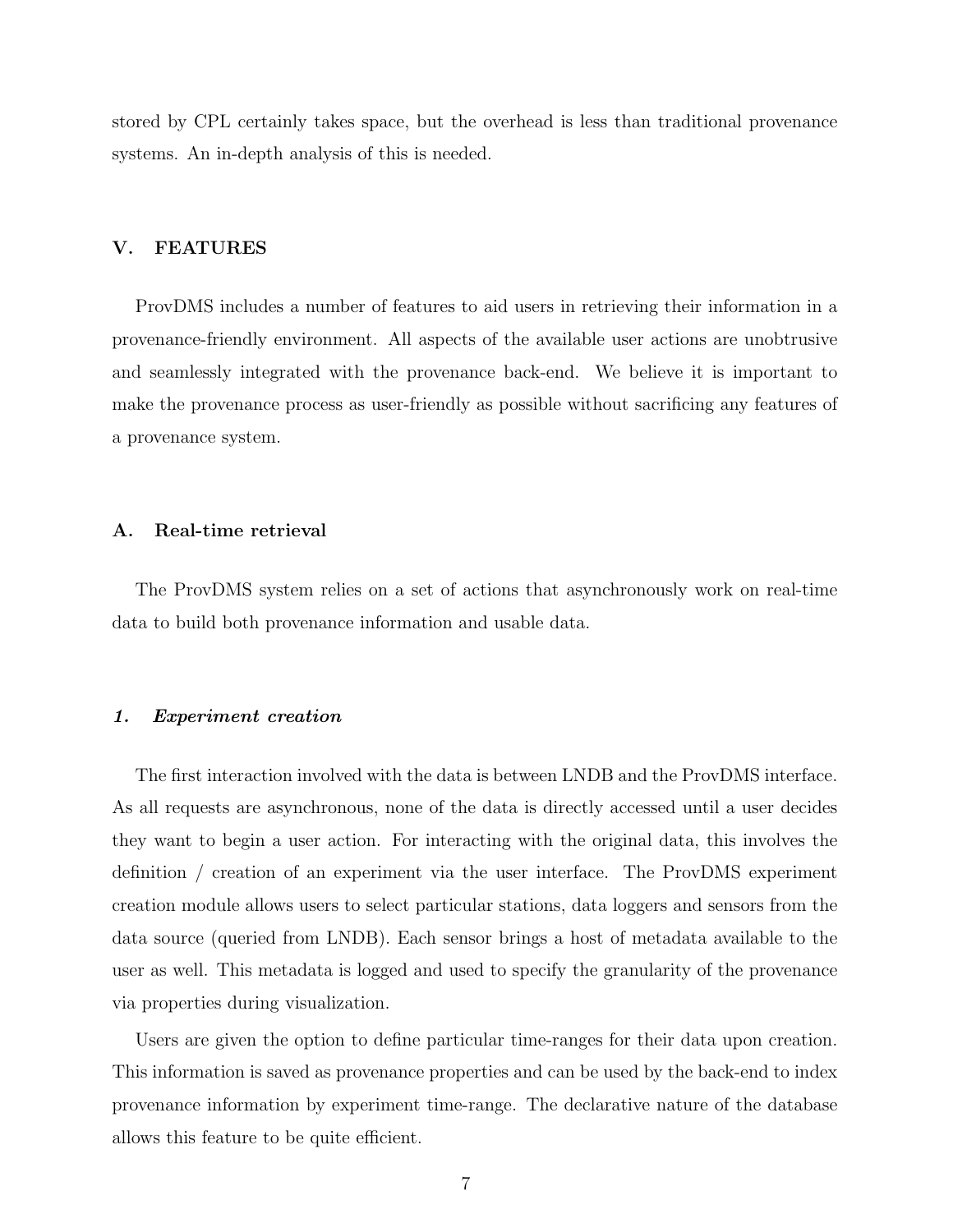## 2. Experiment import

In addition to new experiments, users are also allowed to import derived experiments. Provenance requires experiments that are imported be associated with a previous experiment. This particular feature of our system places trust in the users to ensure that proper provenance information is identified and stored by the system. Each file that is associated with the imported experiment allows the user to add an additional property via comment.

#### B. Security and XCAMS

Many hardening steps have been taken to ensure the system is secure. The following features were carefully detailed in the design and development of ProvDMS:

- 1. Prevention for session hijacking by assuring proper secure sessions are used and stored as encrypted cookies.
- 2. Protection against SQL injection attacks via the use of prepared statements and input sanitation.
- 3. File access protection via secure POST and concurrent file protection using a temporarily available database link to exported files. Schedule jobs handle the cleanup of temporary entries and files to ensure both the server and database remain efficient in their indexing and storage.
- 4. Secured connection via HTTPS (SSL) for encrypted site traffic.

In addition to the precautions taken above, we have designed the system to use XCAM authentication as part of the user system. User login is dependent on a particular token being returned from ORNL's XCAMS system, ensuring only valid users may access our ProvDMS system.

## C. Visualization

A very import feature of our provenance system is allowing users to see an overview of their experiments' provenance. To achieve this, we use  $D3.js<sup>2</sup>$  in combination with our compatibility layer (the wrappers) to retrieve ancestral information from particular provenance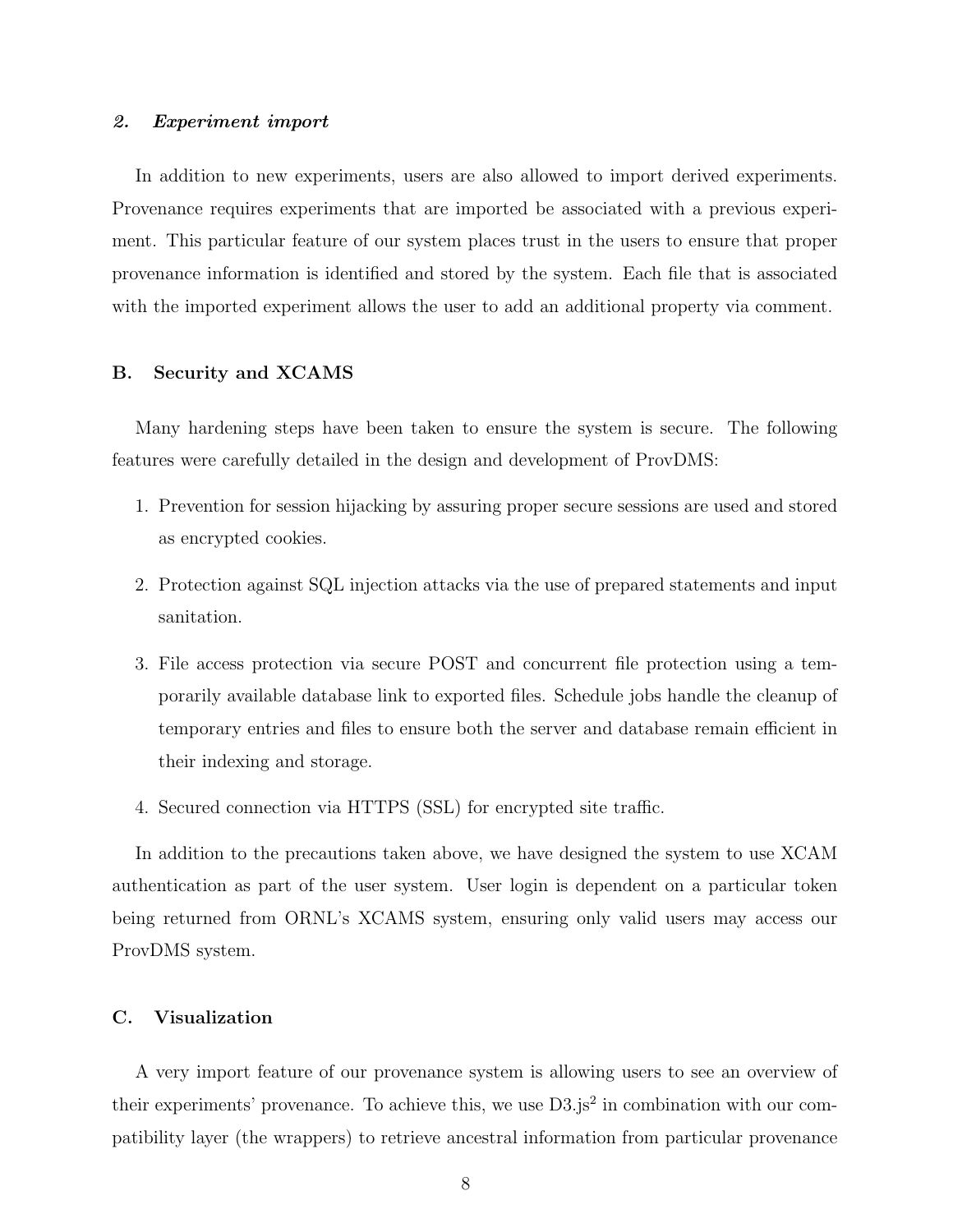objects. This information can be parsed and used to display varying types of graphs for visualization of the data.

A key aspect of our visualization involves a cleaning process for retrieved information to skip certain unnecessary ancestral links for a simplified user experience. These links are necessary for laying out provenance data, but obfuscate typical visualization techniques. As a result, we limit our visualizations to show only one version of each provenance object. Therefore, objects of type Experiment will be linked to stations and newer versions of Experiment objects, while stations will only be linked to Data Logger objects. It is only necessary to visualize the display information directly related to the experiments due to the granular view of the provenance information. If this cleaning process were not used, information would be very generally shown. A user could see data flows from the beginning of a particular experiment to a station or logger in an entirely different experiment. This is not a flaw, it is a result of CPL's versioning system — the reason our system enjoys a low amount of object overhead.



FIG. 3. Logical representation of a subset of provenance data. Two versions of the finer granularity objects exist as a result of data flow dependencies and the Cycle Avoidance algorithm. These extra nodes and others must be parsed out for clean visualization of the provenance.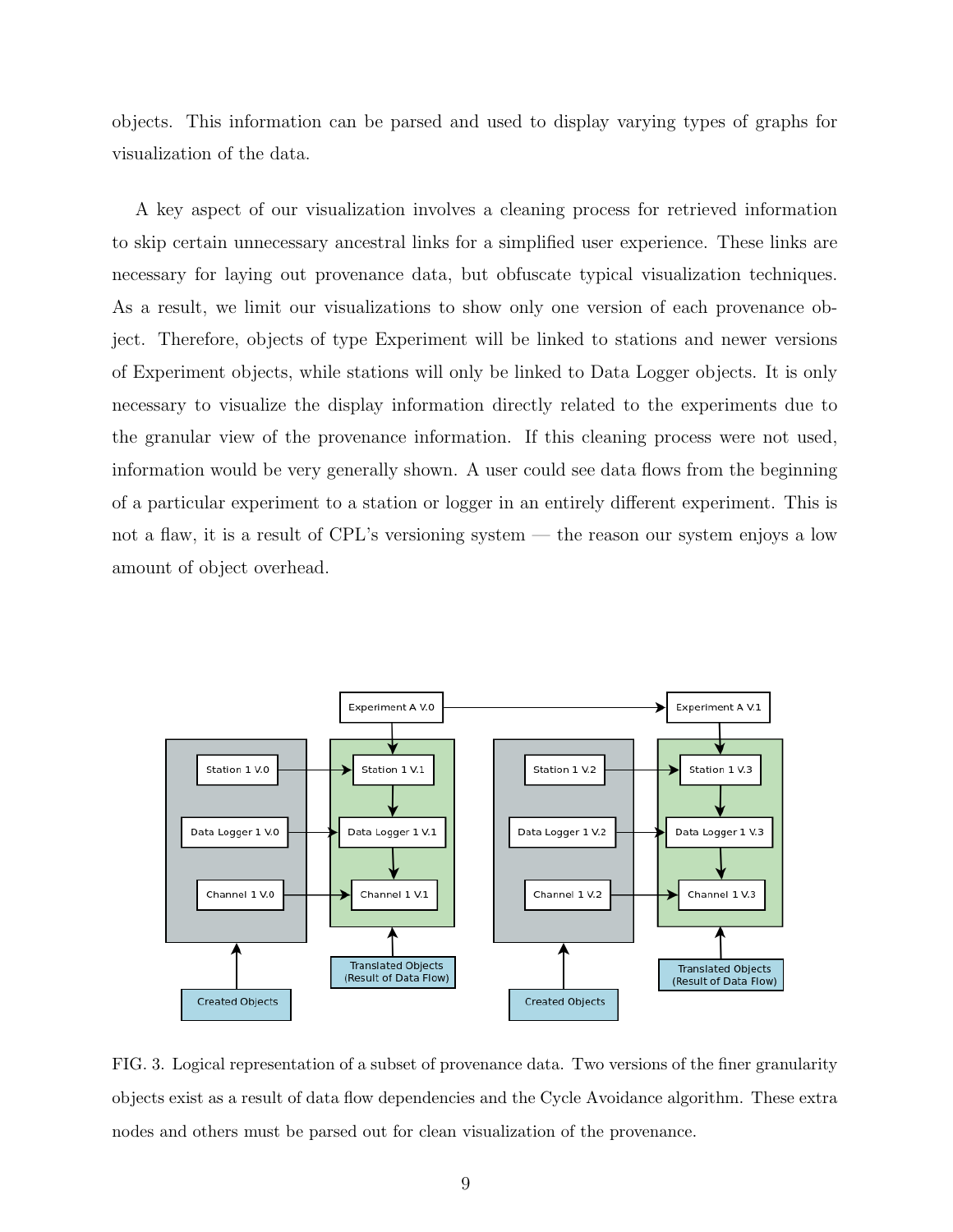

FIG. 4. Node-Link, Contextual Tree layout visualization of provenance data. Figure shows a few expanded nodes with fine granularity combined with contextual information. This is the current visualization used with ProvDMS.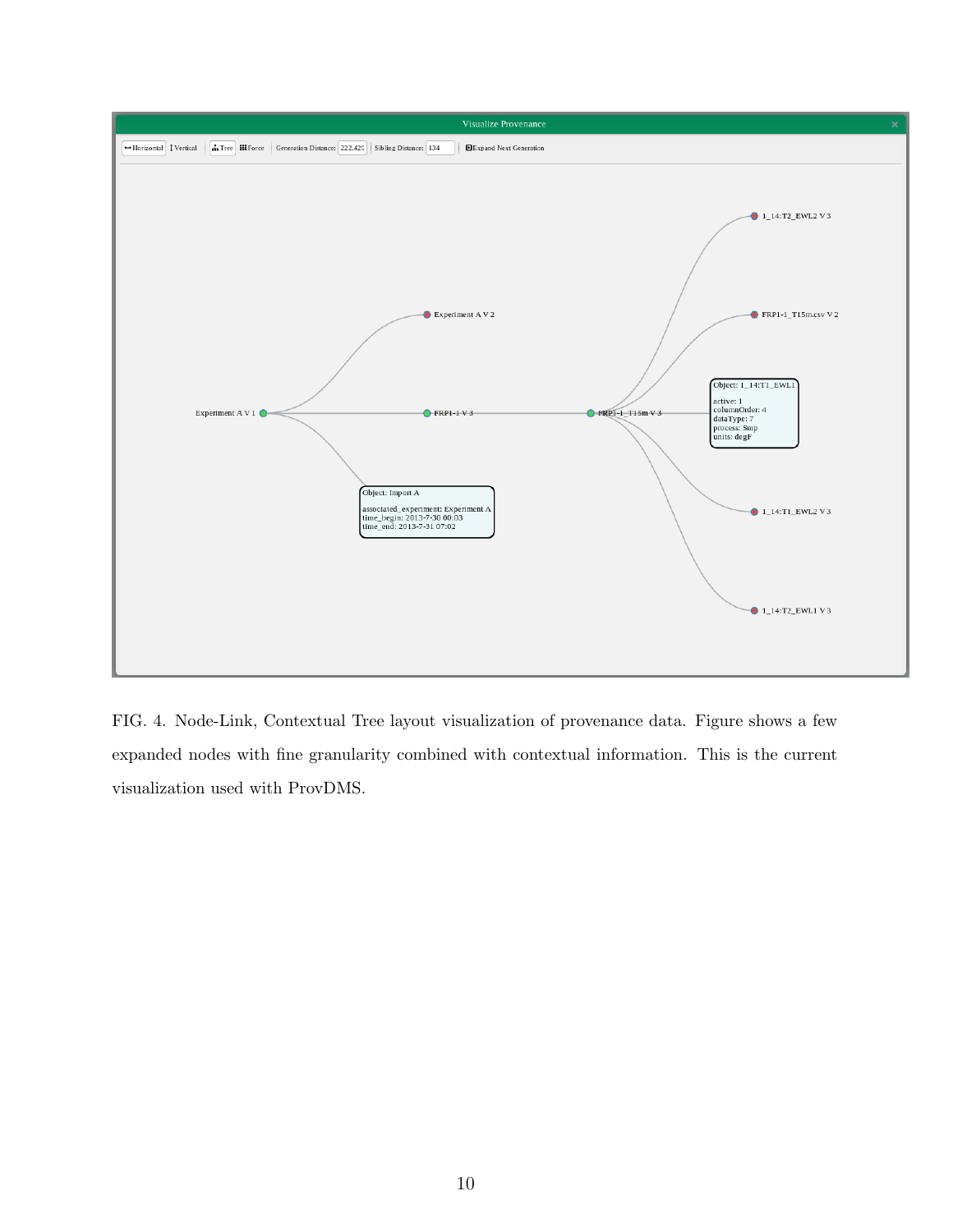

FIG. 5. Node-Link Force-Based layout visualization of provenance data. Figure shows overview of provenance data for a particular experiment and its lineage.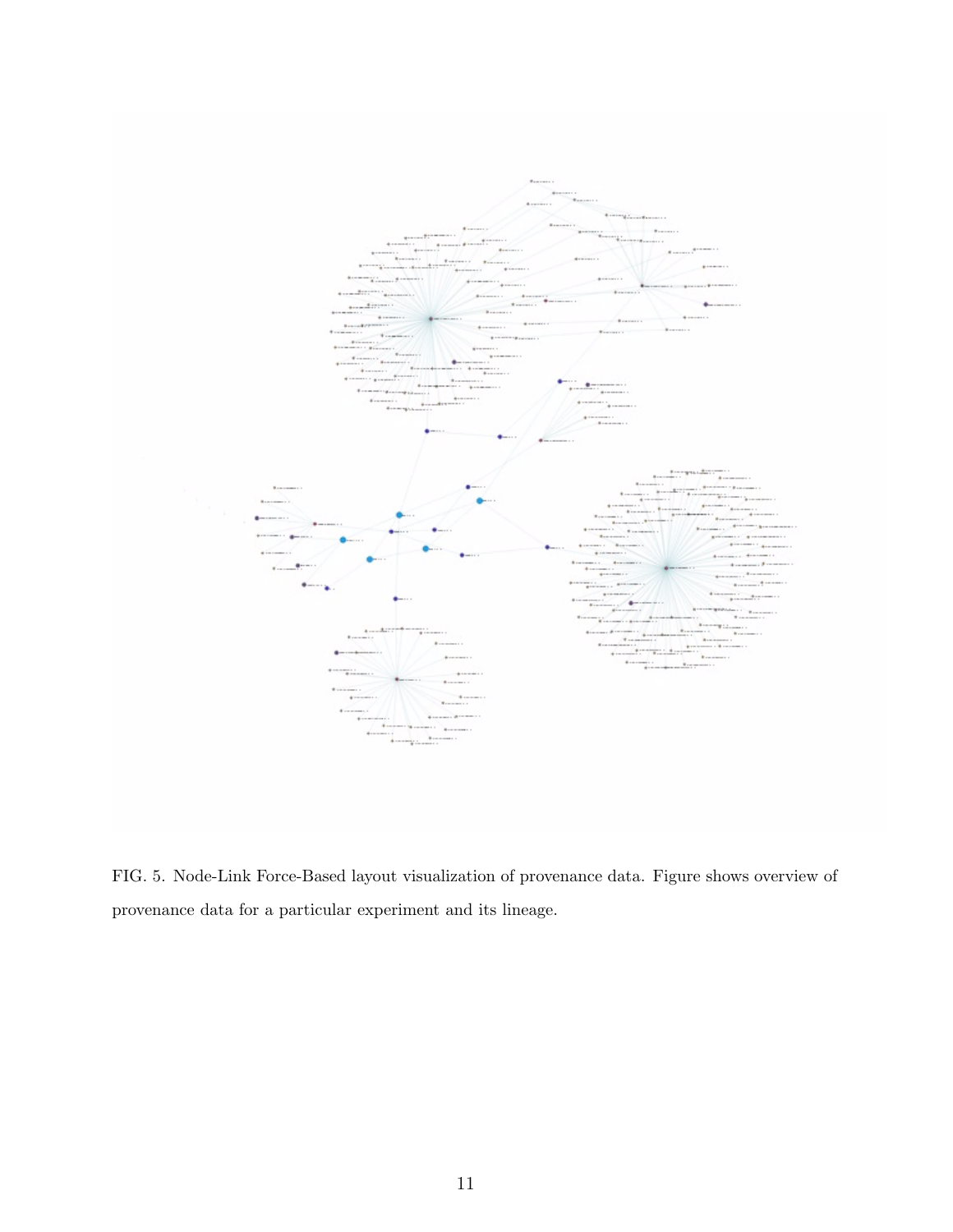

FIG. 6. Close-up of a grouping of fine granularity objects in the node-link force-based layout visualization.

# VI. DEVELOPMENT PROCESS

## A. Agile development

We employed an Agile Development process according to Scrum when designing and developing our system. Our Sprint time was set at two weeks. This meant we held biweekly meetings to determine the important issues to use as our Sprint backlog (a subset of the project backlog). We met daily (unless impeding circumstances) to discuss important project information and focus points of the Sprint backlog. To help in managing this particular development process, we used Pivotal Tracker to assign a set of stories to focus on for each Sprint session.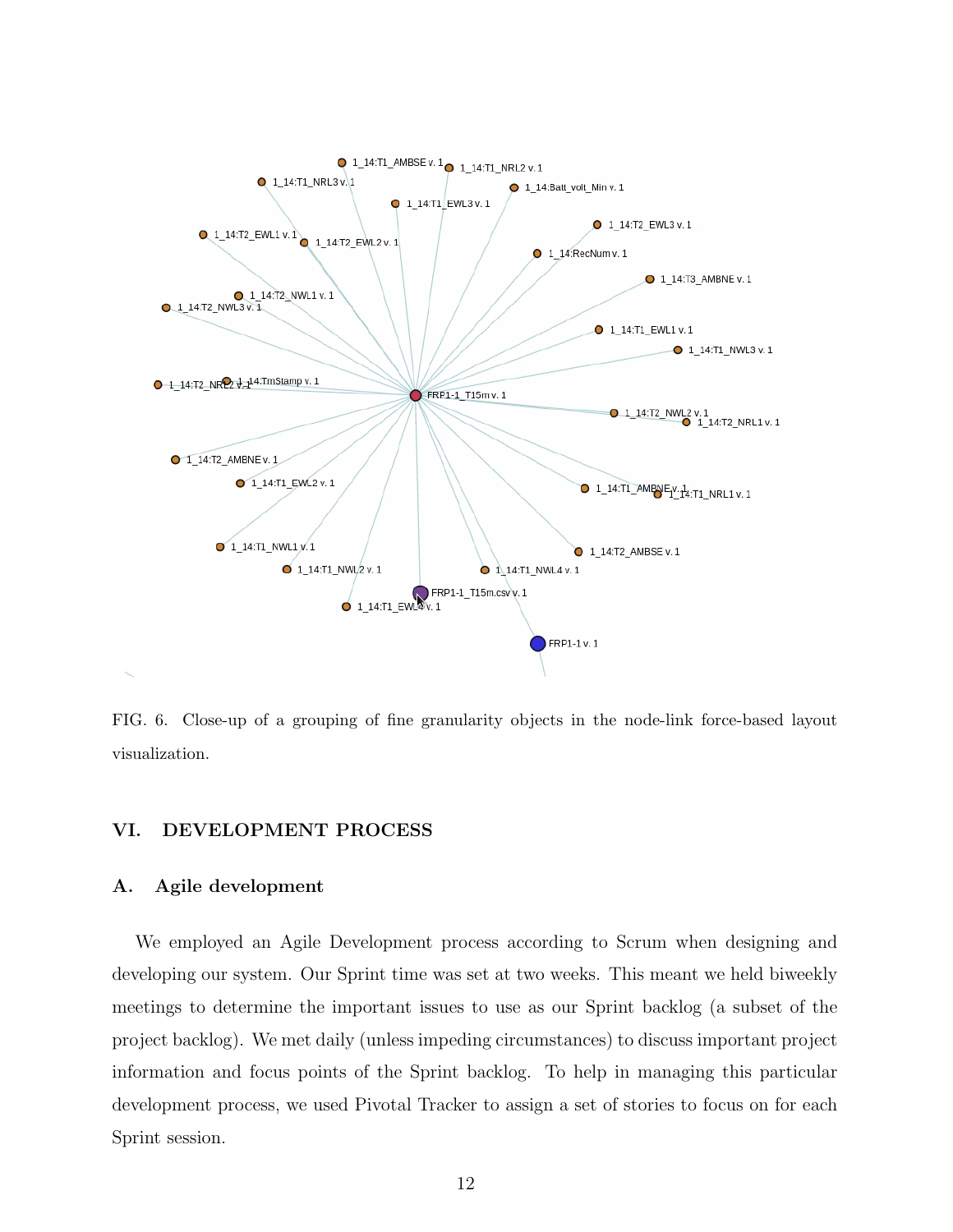#### B. Challenges and collaboration

Each aspect of the development process had a list of challenges. Many different libraries were tested for their potential inclusion in the user interface. The objective of deciding which to use as the primary backbone of the interface was the first step.

The provenance back-end hosted a number of challenges for use in our system. CPL is designed to pull particular information from the executing environment to log session data for object provenance. This meant it was important for our system to properly detect information for CPL to use. As our system runs from a server environment (passing through wrappers), it doesn't have all of the required information to properly log provenance session information. We patched this issue by directly passing important environment information to the provenance backend.

An unexpected challenge involved differences between test data and production data. The project was initially designed using a test data source and a local environment for the hosting of the system. Once we were ready to migrate to the deployment stage, it was necessary to restructure parts of the system to properly adjust. This involved many query rewrites and schema changes to properly represent the new data.

By far, the most challenging aspect of developing ProvDMS was the integration of CPL's Cycle Avoidance system. This pertains to the method with which CPL handles versioning of provenance objects so as to assure each object is unique in its indexing. CPL keeps a low overhead of time and space by keeping the number of indexed objects low in comparison to how many different provenance objects are logically present. This idea is perfect for data translations or transformations. By using Cycle Avoidance, new versions of objects are created when data transformations occur, shown using links known as data flows.

If we were to create a provenance object "Table 1" and wanted to modify this table, it would be important to differentiate between the original object and a new version of this object when we want to further modify this table. This means that, when we modify "Table 1", we create "Table 1 version 2" that links back to "Table 1".

This whole process is nice for the logical design of our objects; however, our process of creating and linking objects and the Cycle Avoidance algorithm creates new challenges. When our system creates new objects, we need to ensure these objects link to the proper versions of parent objects. New Station objects should properly link to a particular version of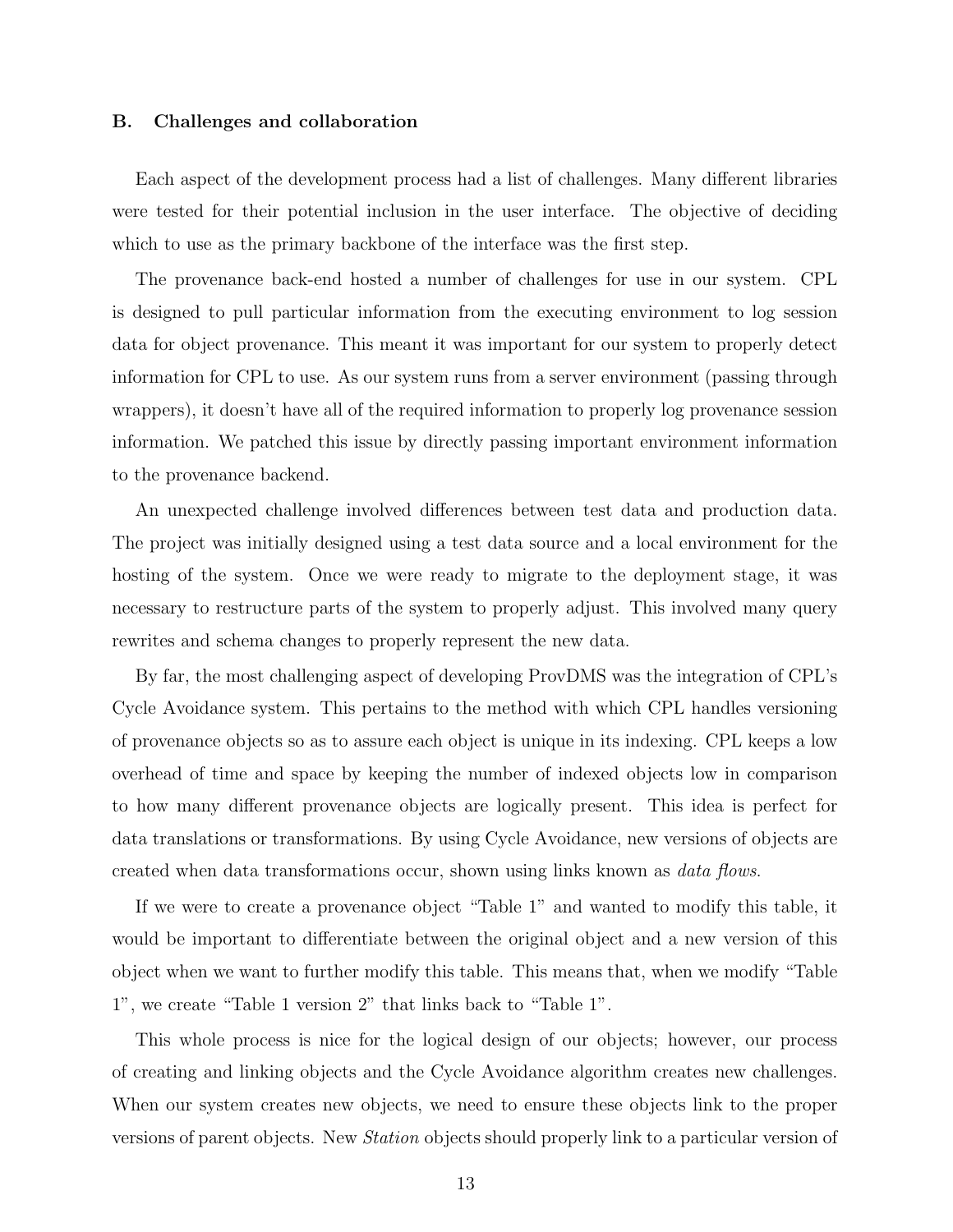Experiment and so on. What this means outside of the logical view of our objects, however, is a poor integration with the Cycle Avoidance algorithm. Instead of a singular object being created for the Station object, two must be created. The first is a new instance of the latest version of the Station object. The second is another Station object that handles the data flow link of the *Station* object back to the *Experiment* object. As a result of this Cycle Avoidance behavior, we must take precautions to properly parse retrieved information from the provenance back-end.

## VII. CONCLUSION

Provenance systems are used in many forms of research, each with some particular disadvantage. Our ProvDMS system eliminates issues relating to tool restriction and allows users to be more flexible in their approach to research data. With the use of CPL as a provenance back-end, we have been able to separate provenance responsibilities from the data access system and ensure a low overhead is used — making the system more efficient.

As a result, our provenance system can handle many forms of granularity without noticeable slowdown. Our wrapper compatibility layer allows us to handle provenance information in a general format which can be used for accessible visualization of the provenance information for our users. The manner in which we handled ProvDMS's object design allows for contextual information to be given for desired objects.

The results of our work on ProvDMS allows approved researchers to better track how their data is used and how it changes over time. The specific work on independence allows us to further extend and modify the system for new tracking methods and integration with user tools without adding new restrictions on user interaction. Our approach of separating the provenance back-end from the user front-end and data back-end has proven to be a useful and effective measure of providing non-restrictive provenance to our researchers. We see ProvDMS and the cohesive, but independent design of ProvDMS as applicable in many research applications.